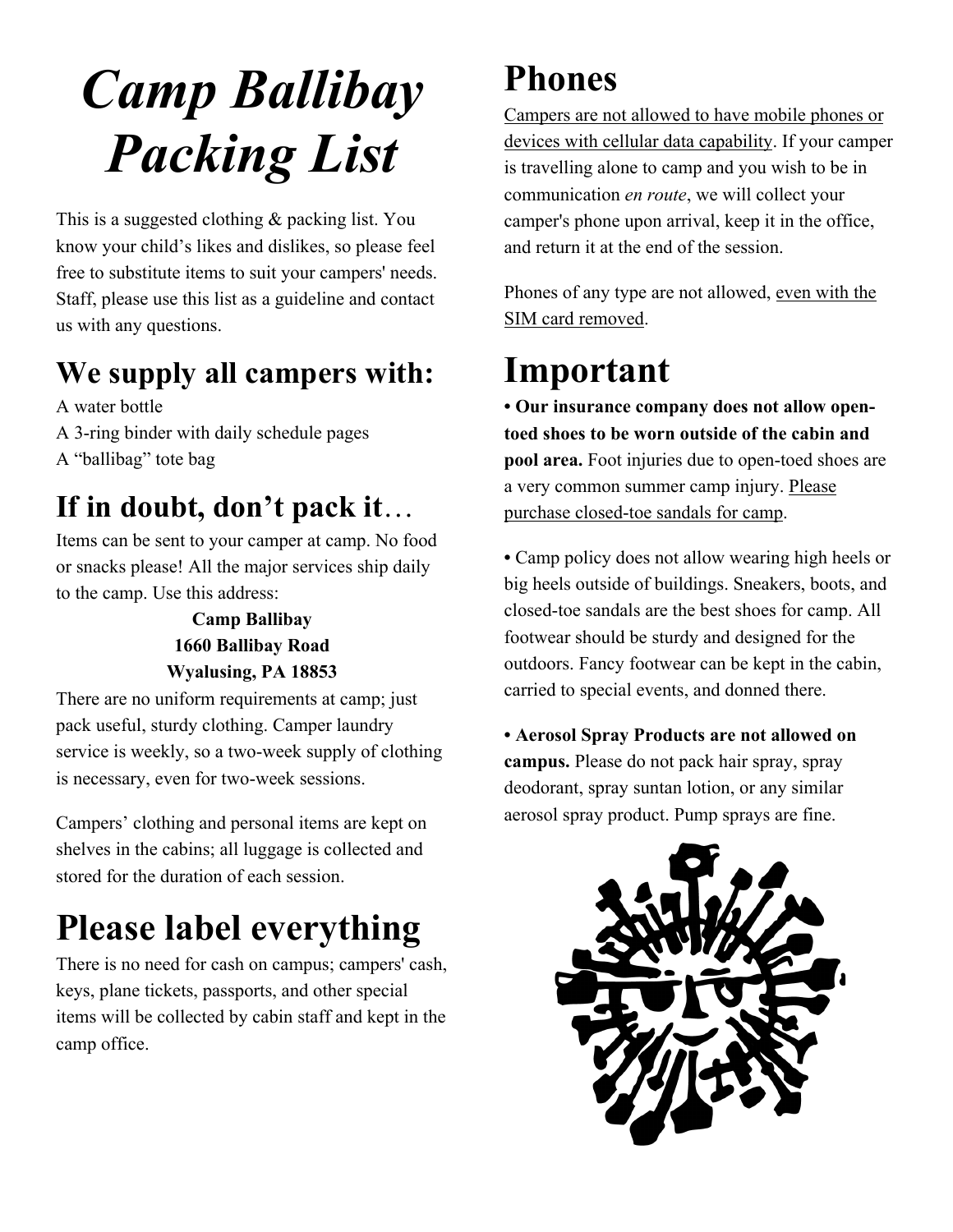# **Clothing**

- 14 sets underwear
- 14 pair socks
- 9+ tee-shirts (also see Theater & Art sections)
- 6+ pair shorts
- 6 pair long pants
- 2 light weight pajamas
- 2 heavy/flannel pajamas
- 3 hats: sun, fun, & rain
- 2 light sweaters or jackets
- 2 sweatshirts
- 2 pair sneakers
- hard shoes
- rain shoes or boots
- poncho or raincoat
- heavy sweater
- heavy jacket
- bathing suit
- bathrobe

# **Essentials**

- postal & e-mail addresses of family & friends!
- stationery, envelopes, stamps, pens!
- pillow!
- wristwatch!
- hair comb/brush
- toothbrush & toothpaste
- soap, shampoo, washcloth
- plastic container for personal items
- flashlight & batteries (or a rechargeable)! (*Head-worn flashlights are a camper favorite!*)
- sunglasses & sunscreen!
- laundry bag

### **Also**

• non-aerosol insect repellent

# **Linens & Blankets**

#### **Included in linen rental:**

- 2 top bed sheets ("cot" or "twin" size)
- 2 fitted bed sheets ("cot" or "twin" size)
- 2 pillowcases
- 4 bath towels

#### **Included in linen rental if flying to camp,**  *otherwise please pack***:**

- a light blanket
- an additional blanket or quilt
- pool "beach" towel
- pillow (pack anyway: kids love their own pillow!)

# **Suggested**

- iPod with your music! (*the iPod touch is a camper favorite*)
- headphones (also see Video section)
- small FM radio

(we have a camp radio station!)

- LED reading lamp
- Hanging organizer

(IKEA "SKUBB" or "STIKAT" for example)

• cardboard shelves or a crate for bedside storage

# **Theatre Needs**

These are typical costume elements or under-pieces that almost every camper doing theater will need:

- 2 pairs of black or dark socks!
- 2 solid black tee-shirts (no printing)!
- 2 expendable white tee-shirts
- 1 pair of black or dark pants
- 1 pair soft, darkly colored shoes! (ballet, exercise, kung-fu, or wrestling shoes)

# **Art & Sets**

- 2 sets of paint clothes or overalls
- 1 old pair of paint shoes
- 2+ solid-colored tee-shirts for printmaking